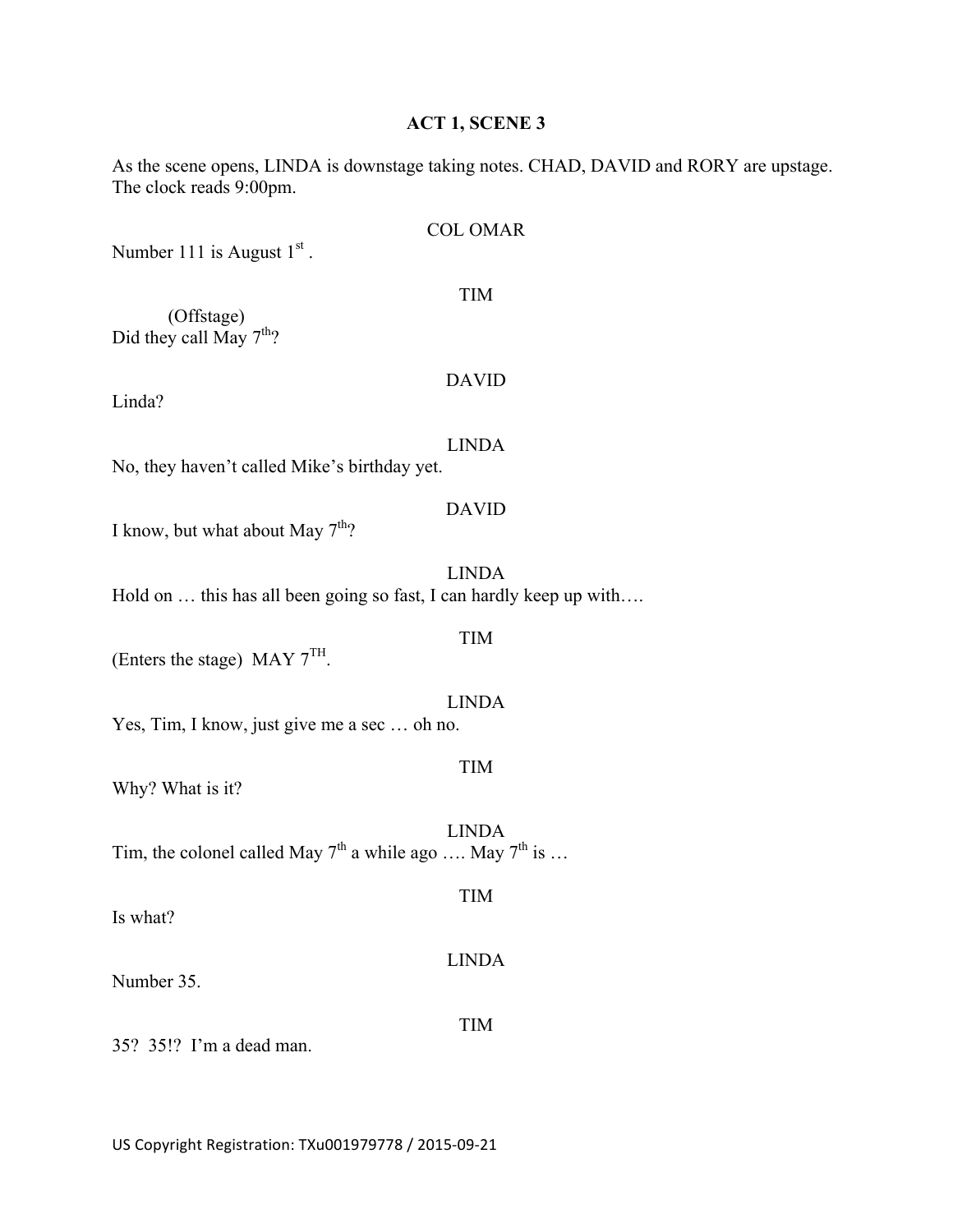#### RORY

I take it you're May  $7<sup>th</sup>$ ?

#### LINDA

Tim, I forgot to listen for it. I'm so sorry.

#### COL OMAR

August the  $23<sup>rd</sup>$  is number 116.

CHAD Look, Tim, if I'm going, you're going. Besides, my Dad says you're either for the war … or you're a traitor.

#### DAVID

Come on, your dad actually says that?

#### CHAD.

Why, what does your dad say?

## DAVID

(flatly) My father says a guy like me is too important to go to Vietnam.

#### COL OMAR

October the  $22<sup>nd</sup>$  is number 117.

#### CHAD

No shit. Your father actually says that?

## LINDA

Slow down, Chad. Just last summer, David found out /

#### CHAD

Let me get this straight. You're too important to go to war. You're too valuable to serve your country?

#### LINDA

I don't think it's that simple.

## CHAD

Oh, but apparently, it is. David, you are un-fucking believable.

#### DAVID

Hey, it's not my fault your dad wants to send you to Nam.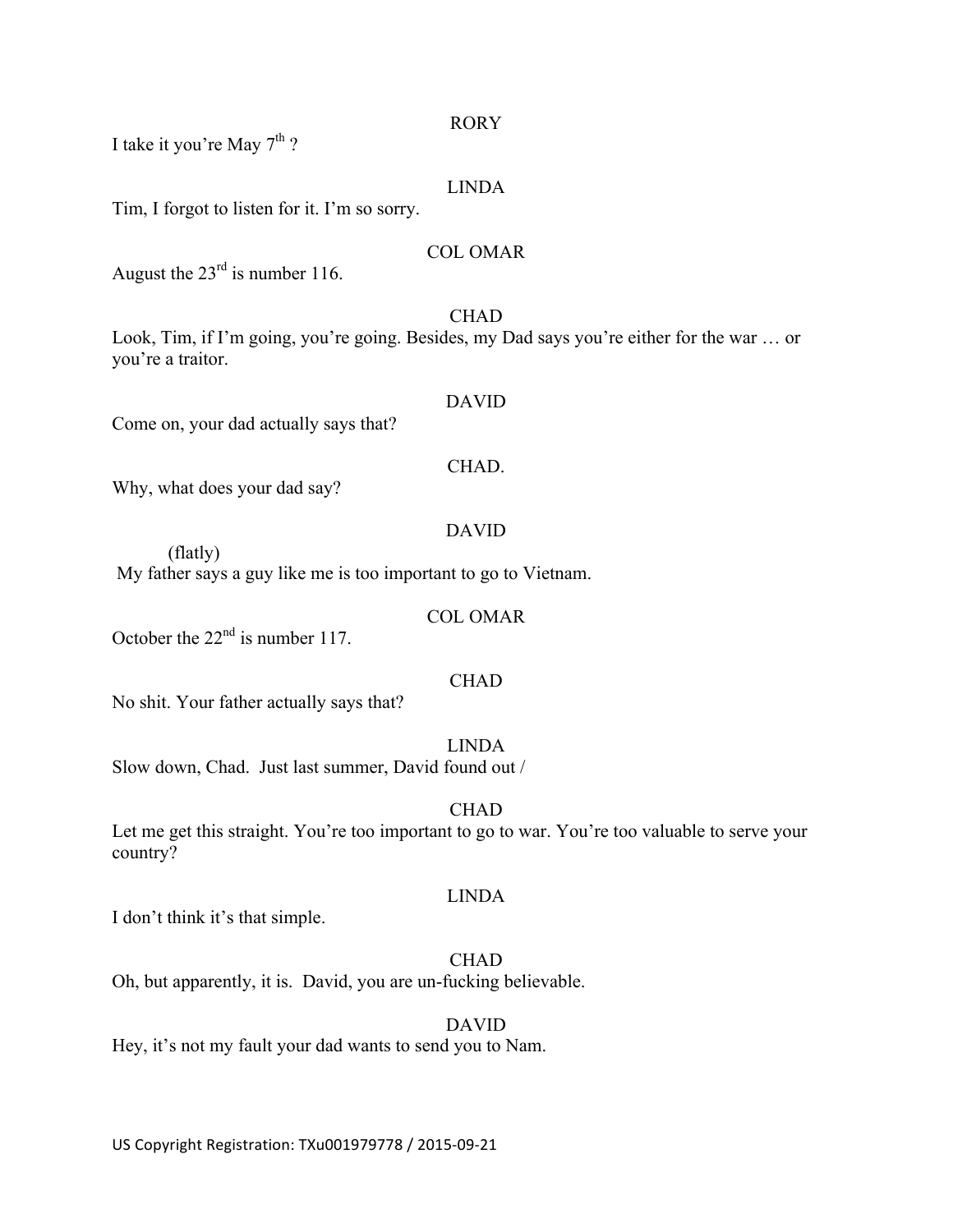#### CHAD

So, David, when you see the caskets come off the planes at Dulles, do you say, 'better them, than me?'

## TIM

Oh, sweet Jesus; this is awful. And I even prayed for an hour last night.

TIM falls into a chair next to LINDA.

### COL OMAR

September the  $23<sup>rd</sup>$  is number 119.

#### RORY

Even Jesus will get a draft number tonight. Have those bastards called December  $25<sup>th</sup>$ ?

#### DAVID

(looking at the board) I don't know. Linda, have they called Jesus yet?

## LINDA

It doesn't look like the Son of God is going to war anytime soon. Tim, I feel terrible, is there anything I can do?

TIM I'm getting more wine. Let me know when Jesus is called. TIM exits the stage.

### COL OMAR

July  $16^{th}$  is number 120.

#### DAVID

RORY

That's it. Conscientious objection.

Huh?

#### DAVID

It's a way to legally avoid the draft.

#### RORY

I say we go down to that local draft board and blow it to smithereens!

#### CHAD

Hold on, Rory.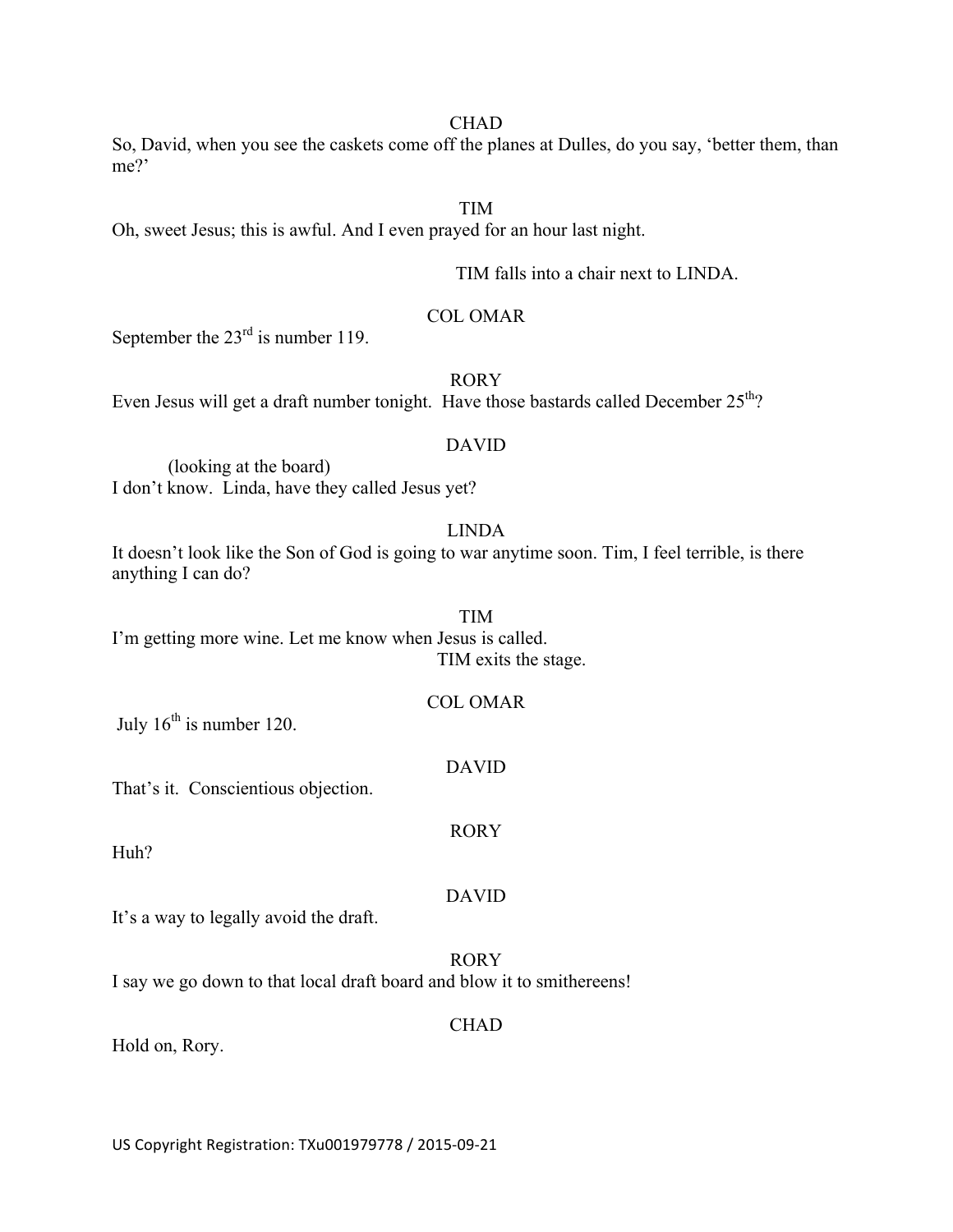US Copyright Registration: TXu001979778 / 2015-09-21

#### RORY

Or burn it down!

### LINDA

David, what do you mean, conscientious objection?

### COL OMAR

March the  $7<sup>th</sup>$  is number 122.

## DAVID

When I was at the draft board I interviewed this officer for almost an hour. But, when my questions veered into how to avoid the draft, he told me to get my unpatriotic ass out of his office.

#### **CHAD**

Maybe he just wanted to check out your ass.

# LINDA

Oh, good Lord.

### CHAD

Rory, what do you think of David's ass?

## DAVID

Come on guys, do you want to hear this or not? Even though the guy kicked me out, I had already gathered a lot of information.

## **CHAD**

Such as?

## DAVID

Such as the army wants to limit the spread of information about exemptions and deferments as much as they can.

Like what?

## DAVID

Like … if you have a deep, religious belief against war, you can check conscientious objection.

CHAD

## Yeah, it's right under homosexual. Check both boxes and they'll definitely throw you out.

**CHAD**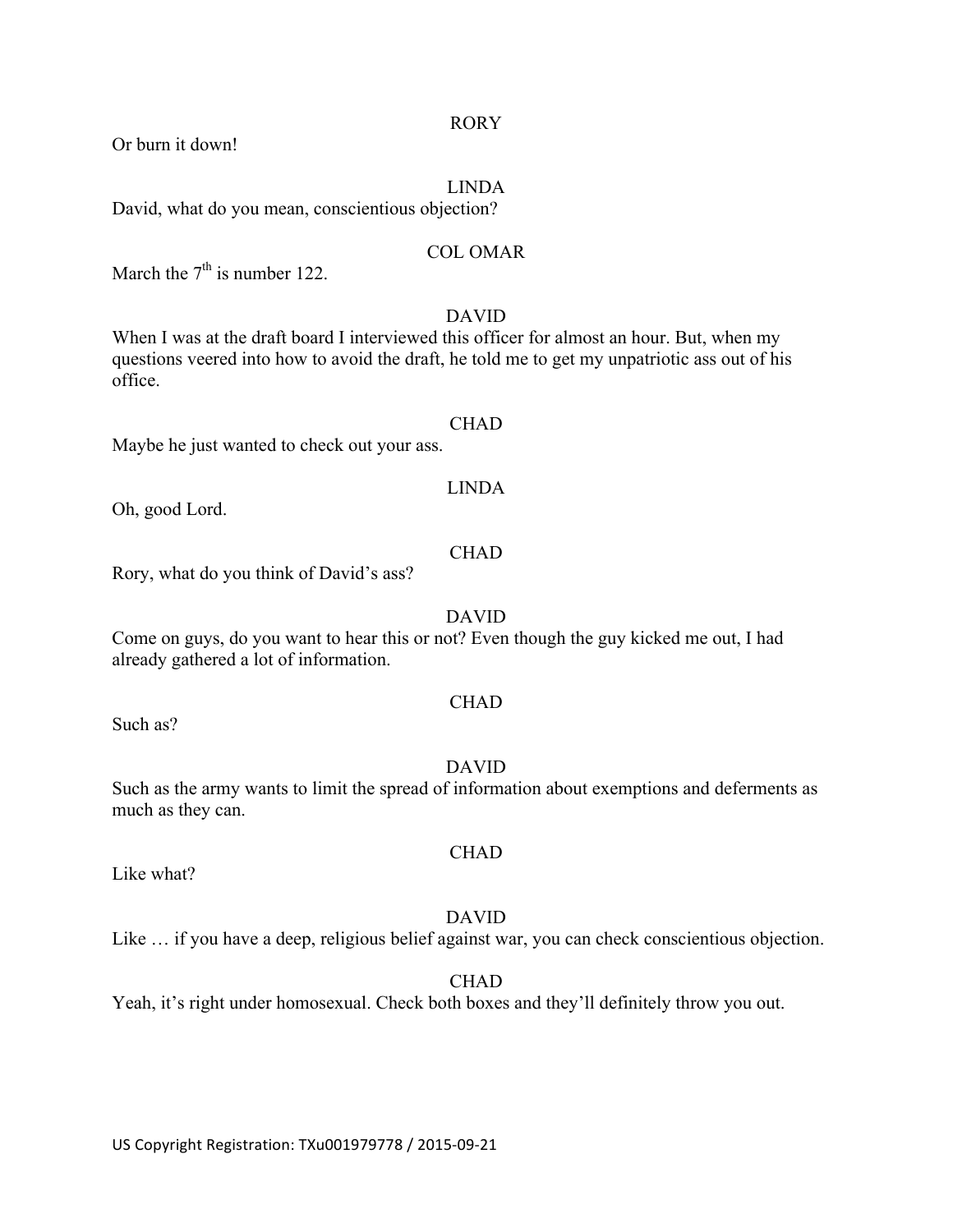#### RORY

#### DAVID

Not so fast. You can't just become a gay Buddhist the day before your physical. But if you're studying to be a Rabbi, that might work.

**CHAD** You mean a Jewish minister? DAVID No Chad … Rabbis aren't ministers.

Hmm, Rabbi Rory. Has a nice ring, doesn't it?

#### RORY

**CHAD** 

Very funny, Chad.

### DAVID

The point is, a history of religious belief that opposes killing could get you an exemption. But, you have to make your case with an attorney.

COL OMAR October the  $2<sup>nd</sup>$  is number 125. CHAD Say David, did your number come up? DAVID

What?

#### CHAD

Your birthday, pretty boy. (Louder and slower) Did they call … your birthday?

## DAVID

No, not yet. But, in my case …. look, I'm telling you, these draft boards are getting aggressive as hell, because Nixon wants more troops in Vietnam - fast. But I think lifetime Quakers, or guys raised Amish are getting exemptions based on moral objections to war.

## COL OMAR

November  $13<sup>th</sup>$  is number 126.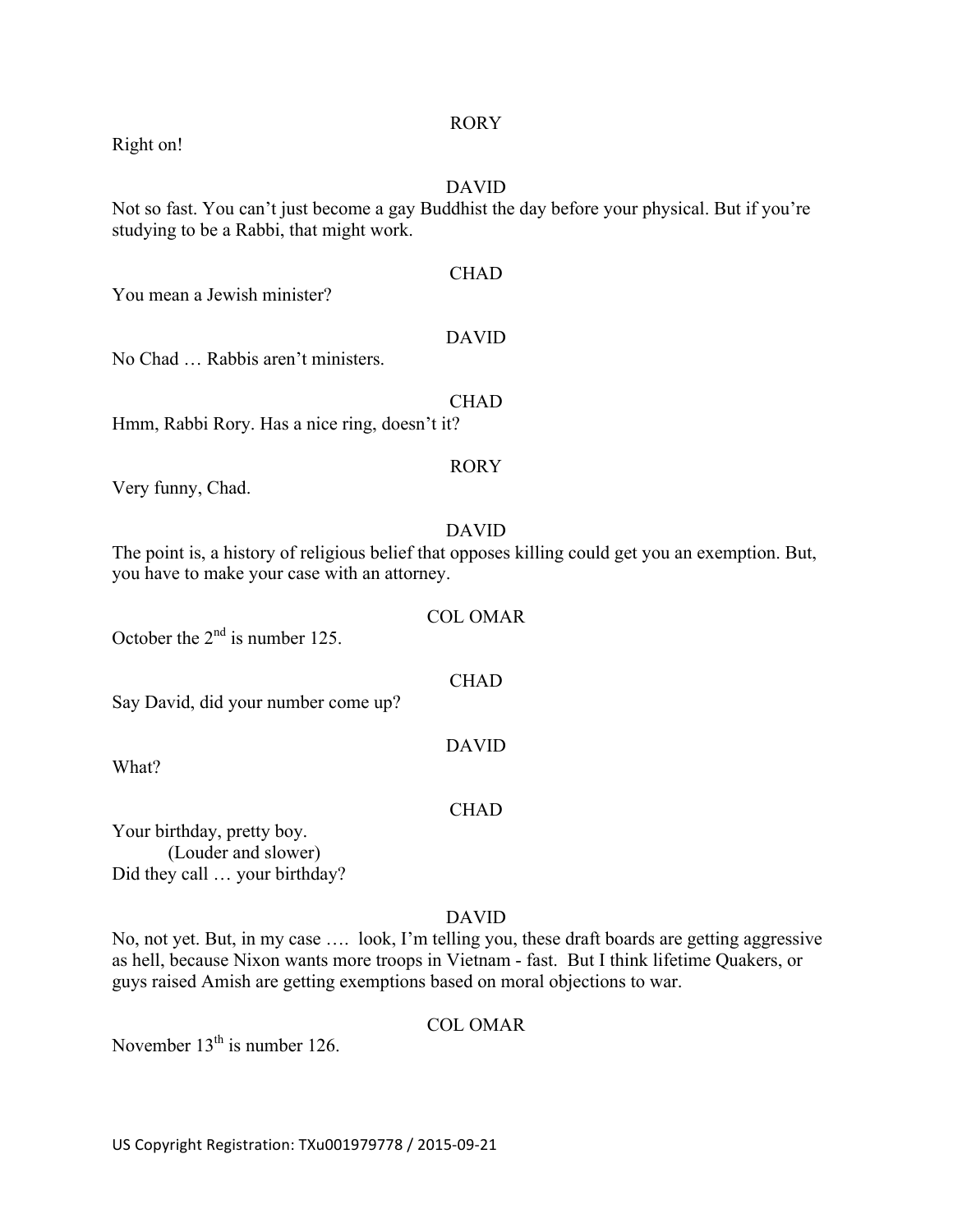#### RORY

What if you believe in the 10 Commandments? One of them says Thou Shalt Not Kill. Sounds pretty convincing to me.

## **CHAD**

Except when it comes to killing communists. If you object to killing a commie … that's treason.

### RORY

(pounding both fists on the table) FUCK, FUCK, FUCK. They get you one way or another.

## DAVID

I don't mean to be a downer, but the army has this pretty well-covered.

#### RORY

Yeah, my dad told me "you can forget that conscientious objector crap because it only increases your chance of getting drafted."

#### COL OMAR

December the  $18<sup>th</sup>$  is number 128.

## CHAD

Why?

## DAVID

All it does is piss off the draft board. It's why they refused that heavyweight boxer, Mohammed Ali. He tried conscientious objection, remember? They turned him down. Said his arguments were unconvincing.

## **CHAD**

Wow, so Ali went to Nam?

## DAVID

Not exactly. When he refused induction, they handed him a five-year prison sentence – after stripping him of his heavyweight title.

#### RORY

Yeah, well he's alive, isn't he? Hey, David … didn't your brother Dan go to Vietnam? He's back, right?

#### DAVID

Yes. Dan was sent home.

Suddenly TIM is heard screaming offstage.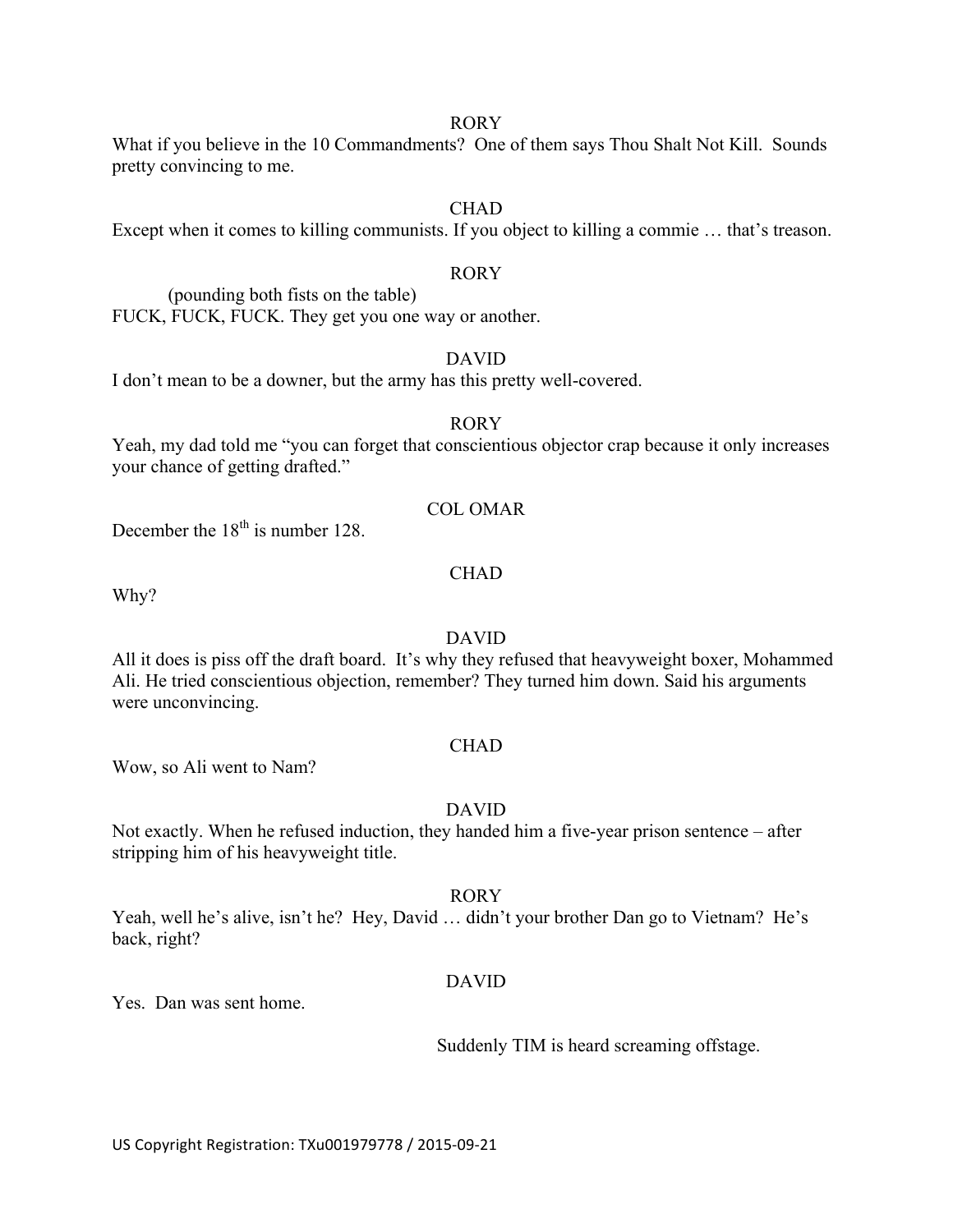**CHAD** Was that Tim? Sounds like he burned himself again. Linda, you better go check on him.

> LINDA gets up as TIM enters stage left with a bloodsoaked rag around his left foot. He sits down and elevates his foot on the library table.

#### TIM

(Screaming in pain) MOTHER FUCKER.

## LINDA

OH MY GOD. What happened?

| <b>TIM</b>                         |
|------------------------------------|
| It's my toe $I$<br>cut off my toe. |
|                                    |

## LINDA

You WHAT?

TIM I cut of my fucking toe! I thought about my big toe, but I went for second toe, left foot.

| But, why?                                     | <b>CHAD / DAVID</b> |
|-----------------------------------------------|---------------------|
| Medical exemption.                            | <b>TIM</b>          |
| You have got to be kidding!                   | <b>CHAD</b>         |
| As you can see, I'm not.                      | <b>TIM</b>          |
| Man, you're my new hero. That is so bitchin.' | <b>CHAD</b>         |
| I'm calling an ambulance                      | LINDA               |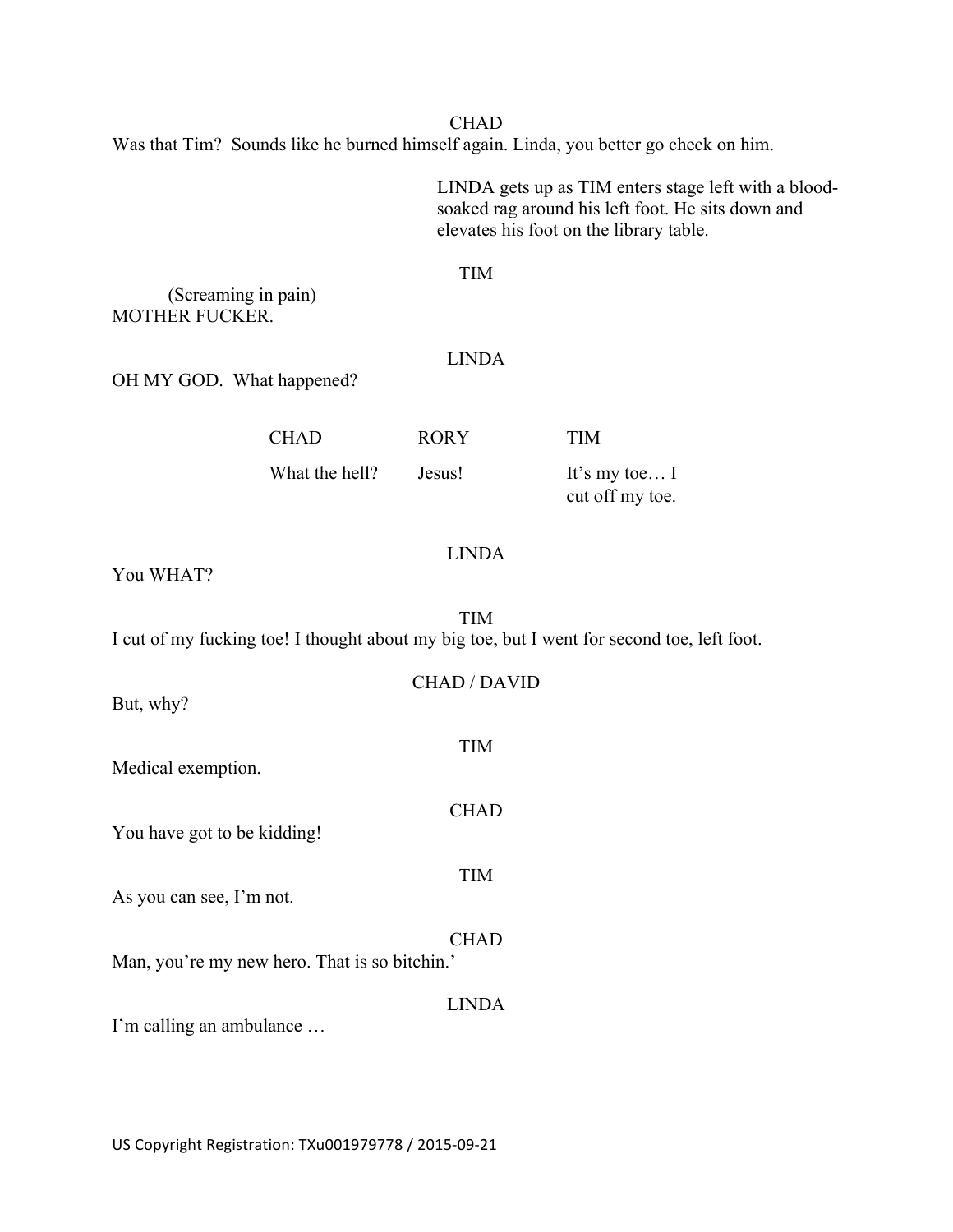#### TIM

Already did. They should be here any minute.

There's a loud banging at the door. RORY exits the stage.

#### DAVID

But Tim, I'm not even sure a missing toe qualifies for an exemption.

TIM Should I cut off another one? David, help me cut off another one.

| <b>LINDA</b> | <b>CHAD</b> | <b>DAVID</b>                  |
|--------------|-------------|-------------------------------|
| TIM!         | WHAT?       | NO WAY, I'm not going to      |
|              |             | help you cut off another toe! |

#### TIM

Then how about my index finger, the right one? The army won't take a guy without a trigger finger. Will they?

#### LINDA

Tim, stop this! Good God, what have you done?

TIM

I don't know, I don't know, I don't know! I figure they won't take a guy with a missing toe. Oh no, oh no, oh noooo!

DAVID

Hold on.

#### RORY

Oh my god, David, he's bleeding badly.

#### DAVID

Yeah, well we need to wrap this tighter

DAVID wraps him tighter, TIM screams in agony.

#### CHAD

Tim, you are one crazy bastard.

RORY enters stage with two EMERGENCY MEDICAL TEAM workers with a stretcher. Red lights are flashing off the front door.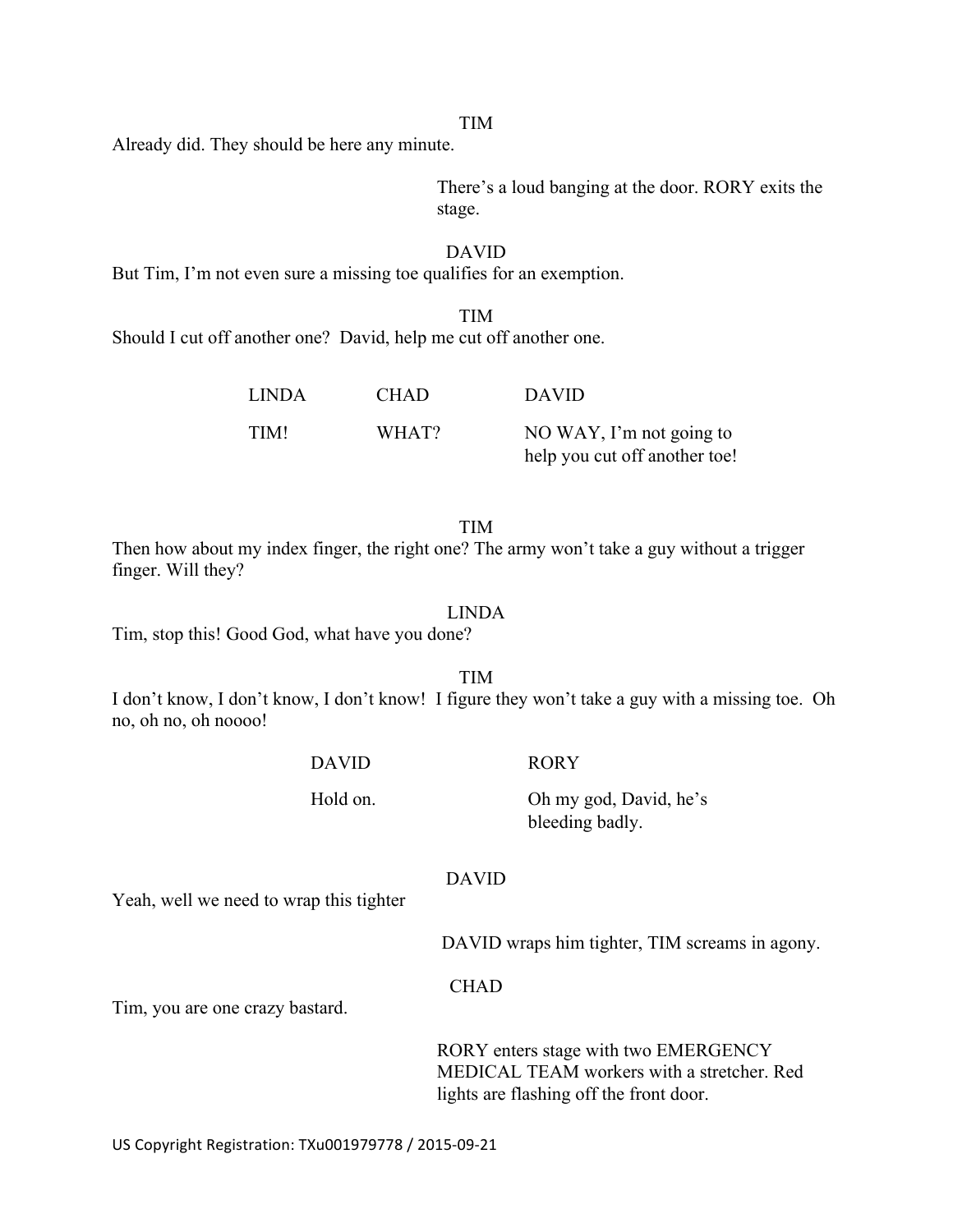## LINDA

Chad, help Rory.

## EMT WORKER #1 (to TIM)

You're the toe guy?

### **CHAD**

That's right, Einstein.

EMT WORKER #2 Where's the toe? We might be able to save it. We just need to get it on ice.

TIM

I ground it up in the garbage disposal.

## **CHAD**

Sure you did, you crazy fuck.

The EMT workers load Tim onto a stretcher.

## TIM

It's gone.

## EMT WORKER #2

What kind of crazy lunatic grinds up his own toe?

## EMT WORKER #1

A guy with a low draft number. Is that it?

# TIM

Number THIRTY-FIVE.

## EMT WORKER #2

This is the third incident I've seen tonight. One guy shot himself in the foot with his dad's 22 gauge shotgun. Shattered his bones. We caught his roommate staring into a sunlamp; nearly burned off both retinas before we stopped him.

> CHAD and RORY help the EMT workers carry Tim out the front door.

## COL OMAR

March the  $6<sup>th</sup>$  is number 139.

## ROGER MUDD

And with that, Colonel Omar brings us to another break.